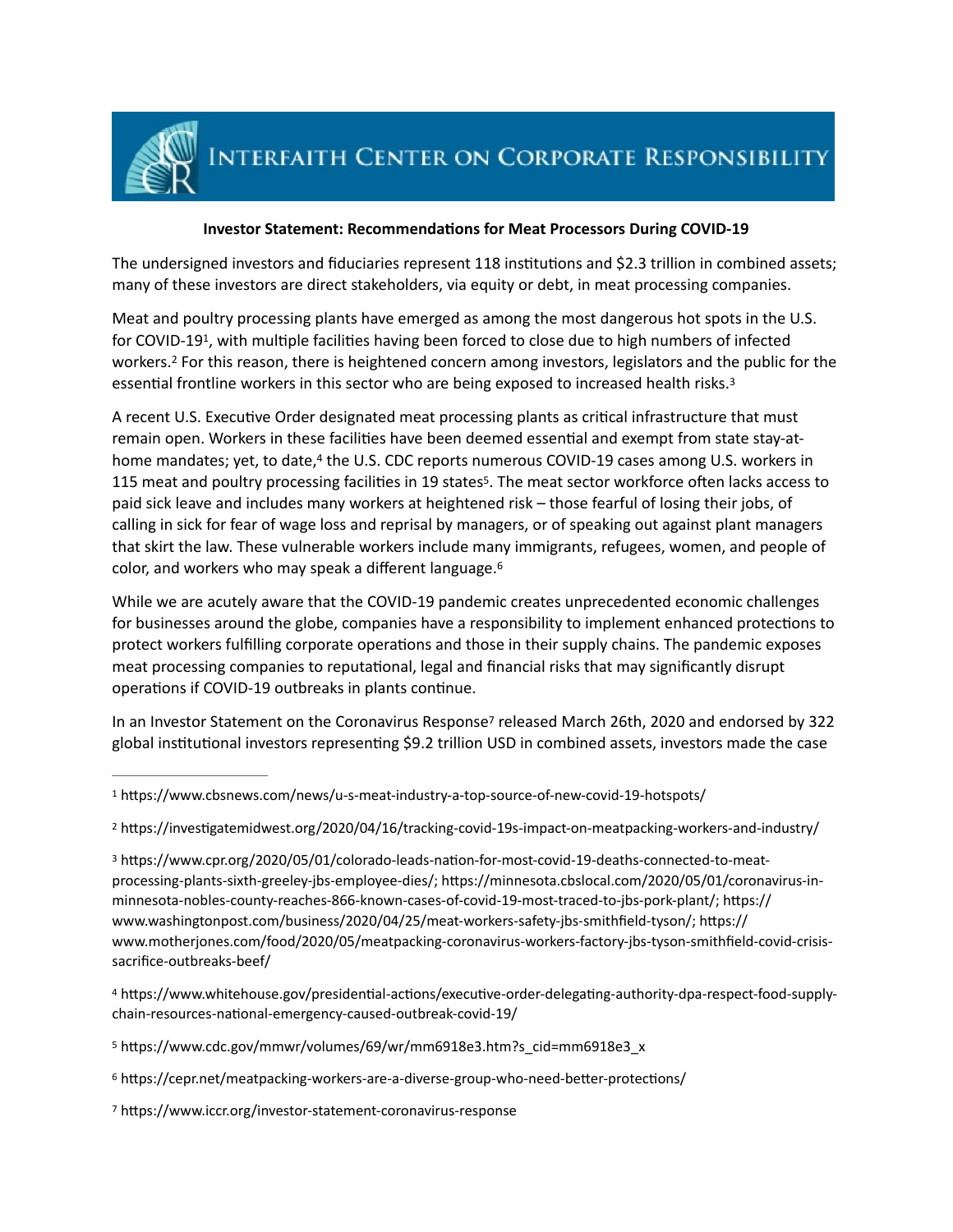for enhanced worker protections during COVID-19, highlighting that "board directors are accountable for *long-term human capital management strategy; the companies they oversee have invested in their*  workforces and will be well served by having retained a well-trained and committed workforce when business operations are able to resume. Furthermore, the prospect of widespread unemployment will *exacerbate the crisis and pose grave risks to basic social stability and the financial markets."* 

<span id="page-1-3"></span>While several companies in the sector have implemented some enhanced safety measures, health protocols and worker benefits, we note the need to ensure these safeguards are implemented across all facilities and operations. Further, more actions are needed, including implementing the U.S. CDC and [OSHA Meat and Poultry Processing Workers and Employers Guidance](https://www.cdc.gov/coronavirus/2019-ncov/community/organizations/meat-poultry-processing-workers-employers.html)<sup>8</sup>issued on April 26, 2020. The President's executive order makes the CDC and OSHA guidance voluntary, however we urge companies for the long-term sustainability of their operations and the health and safety of their employees to comply fully and in a manner that provides the greatest protection for workers. Importantly, while some are suggesting that compliance with guidelines covering workers should give companies guaranteed immunity from legal accountability in cases involving coronavirus infection, we believe such proposals would jeopardize the health and safety of workers and endanger public health.<sup>[9](#page-1-1)</sup>

<span id="page-1-4"></span>Processing companies with U.S. operations, such as Hormel, JBS S.A, Marfrig Global Foods SA (National Beef), Pilgrim's Pride, Sanderson Farms, Seaboard, Smithfield/WH Group, and Tyson Foods, need to demonstrate how they will meet the dual challenges of maintaining meat production while prioritizing worker protection and safety in the coming months and beyond.

## We urge companies to put in place and monitor the following recommendations. If taken, these steps will better protect workers, and by extension, their families and broader communities:

- <span id="page-1-5"></span>Enforce physical distancing. In most cases, this requires a reduction in line speed<sup>[10](#page-1-2)</sup> in order to minimize the spread of the virus. The company should end any lobbying efforts that seek to pressure the USDA to grant line speed waivers; withdraw all pending company applications for line speed waivers in all species; and suspend line speed increases in all plants where line speed increases have already been implemented;
- Provide wage increases (rather than lump sum future bonuses contingent on uninterrupted attendance) to reflect the increased risks to workers, and full paid sick-leave for all workers who test positive for COVID-19 and for those workers who were in close contact with infected individuals;
- Provide personal protective equipment, including the most effective respirators available, to all workers on the production floor at the beginning of every shift, with appropriate fit testing and training on proper donning and doffing procedures, in languages workers understand;
- After thoroughly cleaning and sanitizing each plant, require all workers to be tested before entering the plant. Then mandate retesting and quarantining of all employees who

<span id="page-1-2"></span>[10](#page-1-5) https://www.usatoday.com/story/news/2020/04/24/usda-let-poultry-plants-move-faster-crowd-lines-covidcoronavirus-spread-meat-packing-workers/3013615001/

<span id="page-1-0"></span>[<sup>8</sup>](#page-1-3) https://www.cdc.gov/coronavirus/2019-ncov/community/organizations/meat-poultry-processing-workersemployers.html

<span id="page-1-1"></span><sup>&</sup>lt;sup>[9](#page-1-4)</sup> https://centerjd.org/content/fact-sheet-unsafe-harbors-problem-unsafe-immunity-proposals; https:// www.politico.com/news/2020/04/28/trump-to-order-meat-plants-to-stay-open-215555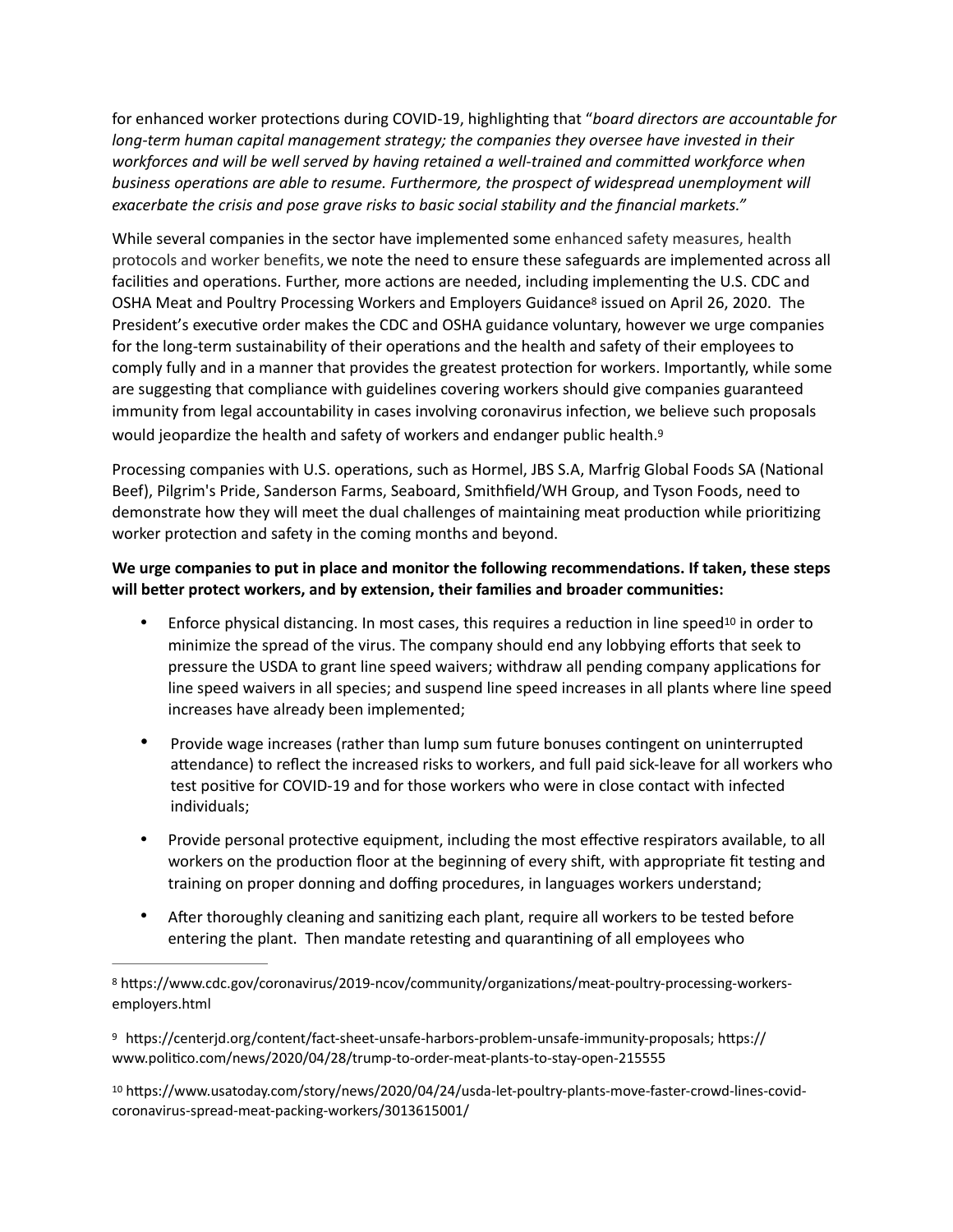subsequently have had confirmed contact with other infected persons before allowing them back in the plant;

- Ensure testing is available for workers and their family members or those living in the same residence with workers;
- Work closely with regulatory agencies to provide regular and timely updates on the number of new cases in each plant, the number of deaths, and other relevant information which can reasonably be done while maintaining confidentiality of individual employees;
- Respect workers' rights to freedom of association, to organize a union and to bargain collectively, free from retaliation, as recognized by the UN through its International Labour Organization (ILO) Conventions.
- In non-union plants, implement systems and policies to both protect workers from retaliation and encourage workplace safety and risk reporting, in order to ensure that all workers report any workplace safety lapses or symptoms of illness. This would include education for all employees, reporting mechanisms for workers' safety and health concerns, and hiring external auditors to monitor the integrity and use of such systems for improved effectiveness and for the purposes of remediation.
- Clarify that the company opposes any and all federal or state policies that would deny meatpacking and poultry workers unemployment benefits or stimulus relief for refusing to go back to work for fear of contracting COVID-19.[11](#page-2-0)
- <span id="page-2-2"></span>• Ensure all measures and benefits are applicable to all employees regardless of immigration status.
- <span id="page-2-3"></span>• Publicly report on implementation of steps taken to ensure the long-term sustainability of company operations and employee health and safety during the pandemic. Our request to you is consistent with the April 8th statement on "The Importance of Disclosure – For Investors, Markets and Our Fight Against COVID-19<sup>[12](#page-2-1)</sup>" from the U.S. Securities and Exchange Commission Chairman Jay Clayton and Corporation Finance Director William Hinman, requesting that company disclosures reflect "how the company's COVID-19 response, including its efforts to protect the health and well-being of its workforce and its customers, is progressing", and acknowledging that "historical information may be relatively less significant".

Failure to take all necessary actions that prioritize the safety and health of workers, to act responsively to employee concerns, and instill the trust and confidence of staff in company actions, may hinder production recovery efforts and the continuity of business operations. In contrast, employee absenteeism is likely to decrease when workers see a spectrum of effective strategies being implemented to keep them safe and financially secure if they happen to contract COVID-19 in the workplace.

We believe the pandemic presents an opportunity for meat processors to authentically solicit worker input regarding improvements to production, safety, and workplace practices without negative consequences, and to enforce health and safety protocols among managers/supervisors. This feedback

<span id="page-2-0"></span><sup>&</sup>lt;sup>[11](#page-2-2)</sup> https://www.thenation.com/article/politics/meatpacking-coronavirus-class-war/

<span id="page-2-1"></span>[<sup>12</sup>](#page-2-3) https://www.sec.gov/news/public-statement/statement-clayton-hinman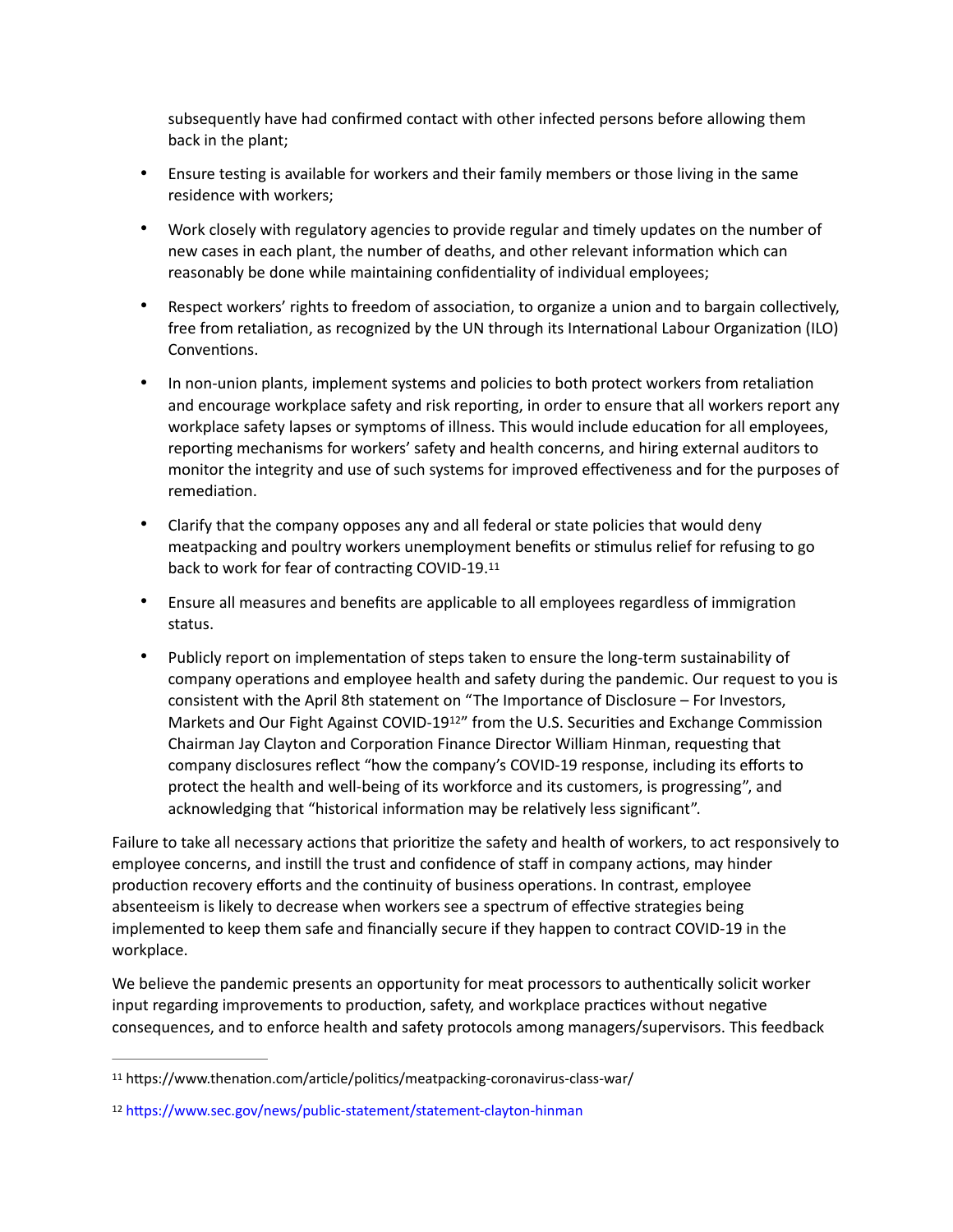could well result in systemic improvements that will benefit the sector when the pandemic subsides and more predictable production schedules are allowed to resume. These improvements will bolster the confidence of the investment community, and the public more broadly.

| a.s.r. asset management                                      | <b>Abacus Wealth Partners</b>                                                               |
|--------------------------------------------------------------|---------------------------------------------------------------------------------------------|
| Achmea Investment Management                                 | <b>ACTIAM</b>                                                                               |
| Adrian Dominican Sisters, Portfolio Advisory<br><b>Board</b> | Align Impact                                                                                |
| American Baptist Home Mission Society                        | As You Sow                                                                                  |
| <b>Atkinson Foundation</b>                                   | Aviva Investors                                                                             |
| Bank J. Safra Sarasin Ltd.                                   | Beyond Investing                                                                            |
| <b>BMO Global Asset Management</b>                           | <b>Boston Common Asset Management</b>                                                       |
| <b>Boston Trust Walden</b>                                   | CCOO, FP                                                                                    |
| Christian Brothers Investment Services, Inc. (CBIS)          | Colorado State Treasurer                                                                    |
| Comitato Lady Lawyer Village                                 | Committee on Mission Responsibility Through<br>Investment of the Presbyterian Church U.S.A. |
| <b>Communications Workers of America</b>                     | Congregation of Holy Cross, Moreau Province                                                 |
| Congregation of Sisters of St. Agnes                         | Congregation of St. Basil                                                                   |
| Congregation of St. Joseph                                   | CoreCommodity Management, LLC                                                               |
| CorpGov.net                                                  | CREA: Center for Reflection, Education and Action                                           |
| Daughters of Charity, Province of St. Louise                 | Dana Investment Advisors                                                                    |
| Domini Impact Investments LLC                                | Dominican Sisters - Grand Rapids (MI)                                                       |
| Dominican Sisters of Sinsinawa                               | Dominican Sisters of Sparkill                                                               |
| Erste Asset Management GmbH                                  | <b>Everence and the Praxis Mutual Funds</b>                                                 |
| Felician Sisters of North America                            | Figure 8 Investment Strategies                                                              |
| Franciscan Sisters of Allegany NY                            | <b>Future Super</b>                                                                         |
| Green America                                                | Grey Nuns of the Sacred Heart                                                               |
| Harrington Investments, Inc.                                 | Hexavest                                                                                    |
| <b>Investor Advocates for Social Justice</b>                 | Jesuit Committee on Investment Responsibility                                               |
| Jesuits of the US Central and Southern Province              | JLens Investor Network                                                                      |
| Jupiter Asset Management                                     | Karner Blue Capital                                                                         |
| <b>KLP</b>                                                   | <b>Marist Fathers and Brothers</b>                                                          |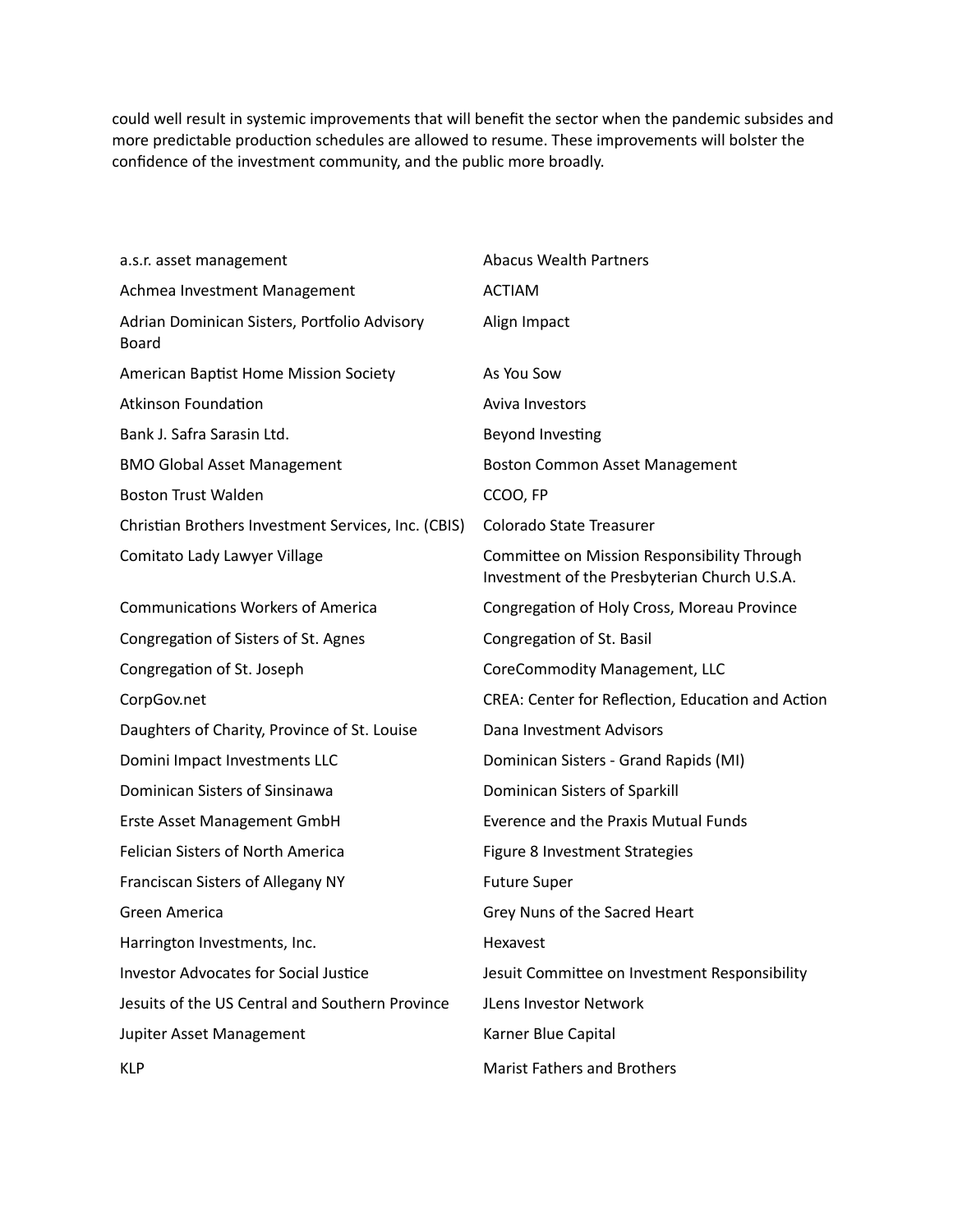Maryland and USA Northeast Provinces of the Society of Jesus Maryland State Treasurer McKnight Foundation Mercy Investment Services, Inc. Middletown Works VEBA Miller/Howard Investments, Inc. Missionary Oblates/OIP Trust Natural Investments NEI Investments New York City Comptroller's Office Newground Social Investment Nordea Asset Management Northern LGPS NorthStar Asset Management, Inc. Northwest Coalition for Responsible Investment Oxfam America Pacifica Partners Inc. **PIRC Limited** Promethos Capital Province of St. Mary of the Capuchin Order Region VI Coalition for Responsible Investment Reynders, McVeigh Capital Management Riverwater Partners **Riverwater Partners Robasciotti & Philipson** Robeco **Robeco Robert F. Kennedy Human Rights Compass** Robert F. Kennedy Human Rights Compass Investor Program Rose Foundation for Communities and the Environment RRSE (Regroupement pour la responsabilité sociale des entreprises) School Sisters of Notre Dame, Central Pacific CR Committee Seventh Generation Interfaith, Inc. SharePower Responsible Investing Sisters of Bon Secours USA Sisters of Charity, BVM Sisters of Charity, Halifax Sisters of Mary Reparatrix Sisters of Saint Joseph of Chestnut Hill, Philadelphia, PA Sisters of St. Dominic of Blauvelt, New York Sisters of St. Dominic of Caldwell Sisters of St. Francis Charitable Trust Sisters of St. Francis of Philadelphia Sisters of St. Joseph of Boston Sisters of St. Joseph of Springfield Sisters of the Humility of Mary Sisters of the Presentation of the Blessed Virgin Mary Socially Responsible Investment Coalition Sophia University St. Mary's Institute St. Mary's Institute State of Rhode Island Sustainable Insight Capital Management Sustainable Value Investors Sycomore AM T'ruah: The Rabbinic Call for Human Rights The Local Authority Pension Fund Forum The Province of Saint Joseph of the Capuchin

Order